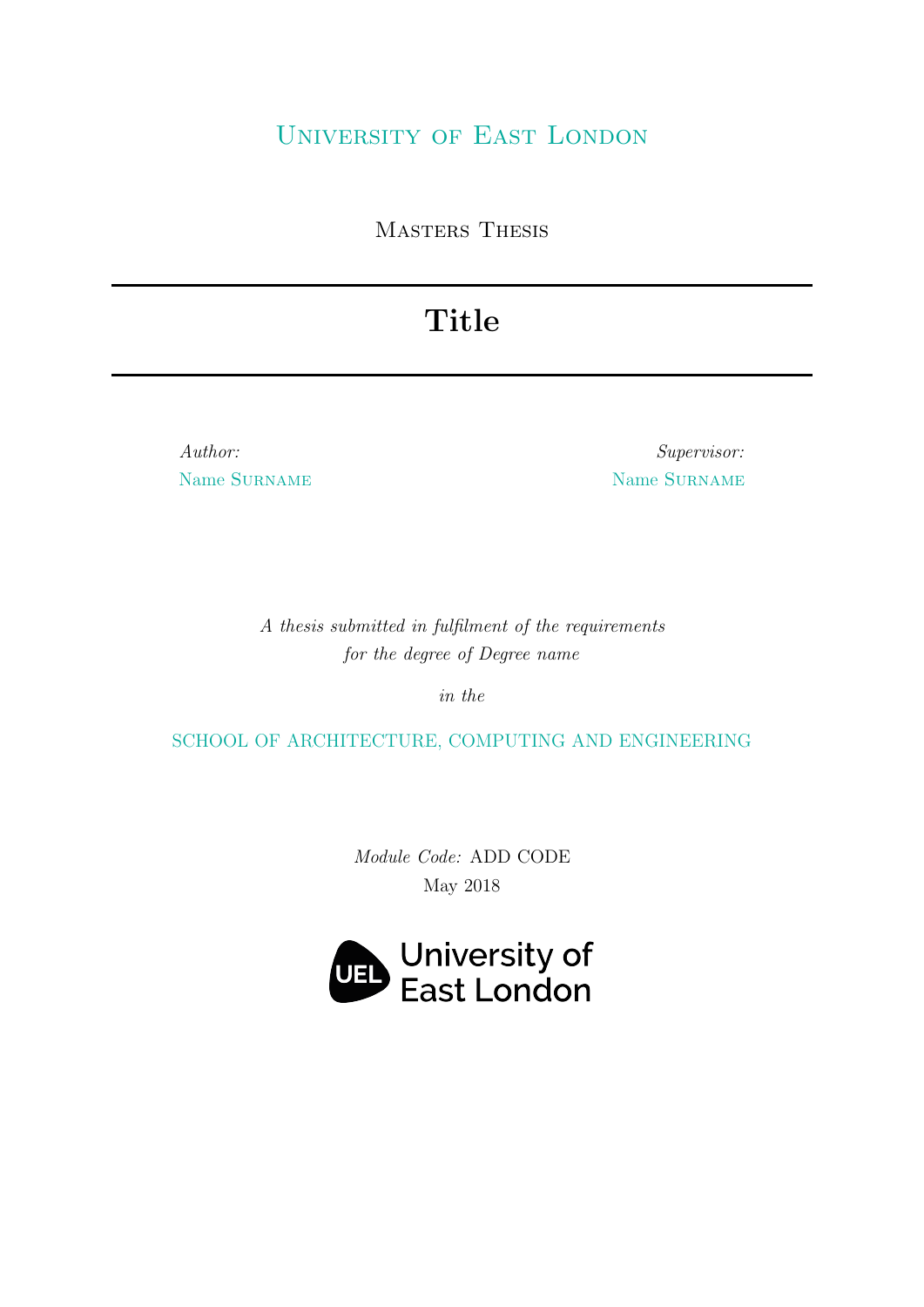## <span id="page-1-0"></span>**Contents**

| Contents                  | $\mathbf{i}$             |
|---------------------------|--------------------------|
| List of Figures           | ii                       |
| List of Tables            | iii                      |
| Contents                  | iv                       |
| Abstract                  | $\mathbf{v}$             |
| Abbreviations             | vi                       |
| <b>Chapter Title</b><br>1 | 1<br>1<br>$\overline{1}$ |
| A Appendix Title          | 3                        |

#### [Bibliography](#page-10-0) 4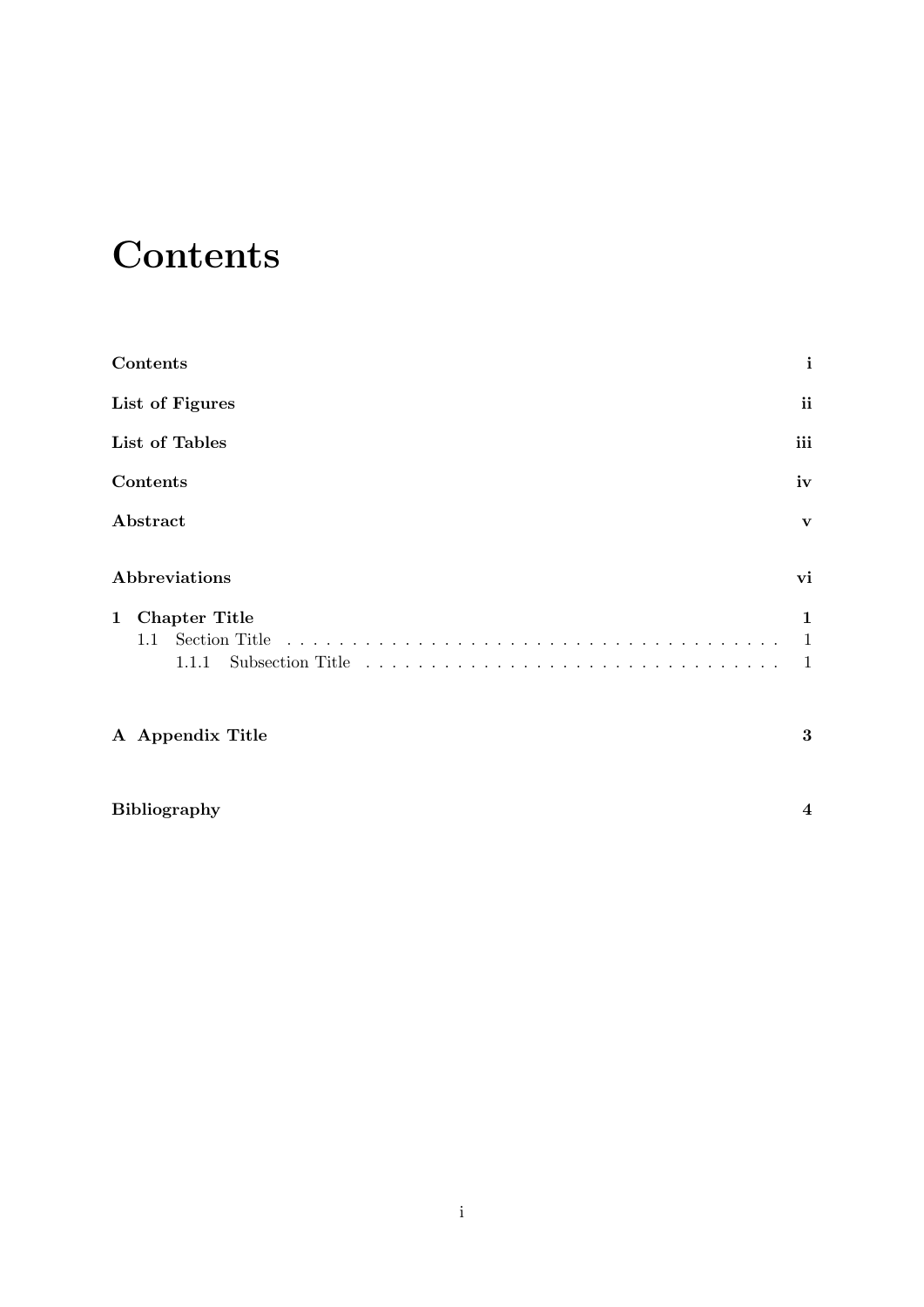# <span id="page-2-0"></span>List of Figures

|--|--|--|--|--|--|--|--|--|--|--|--|--|--|--|--|--|--|--|--|--|--|--|--|--|--|--|--|--|--|--|--|--|--|--|--|--|--|--|--|--|--|--|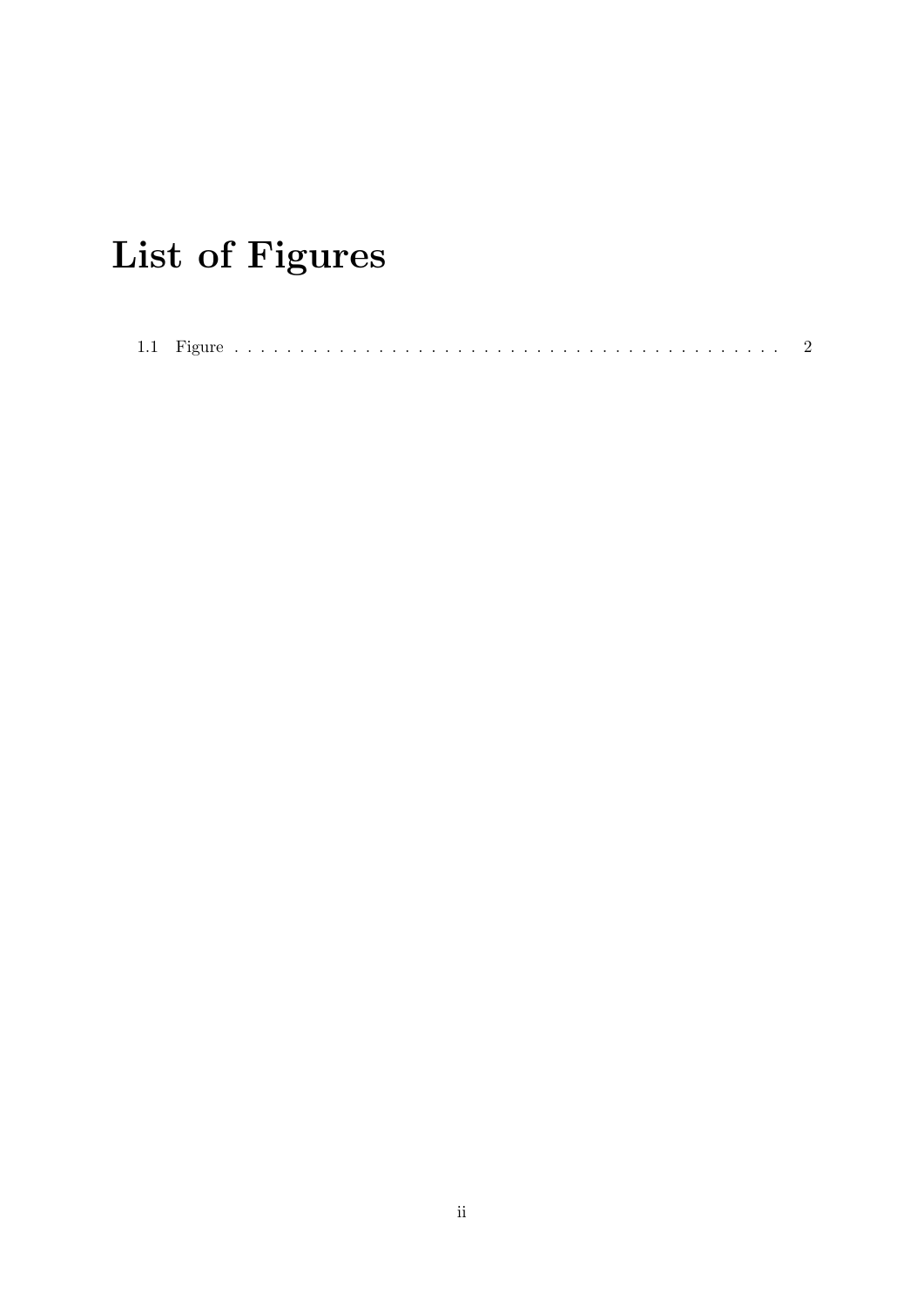# <span id="page-3-0"></span>List of Tables

|  |  |  |  |  |  |  |  |  |  |  |  |  |  |  |  |  |  |  |  |  |  |  |  |  |  |  |  |  |  |  |  |  |  |  |  | ∼ |  |
|--|--|--|--|--|--|--|--|--|--|--|--|--|--|--|--|--|--|--|--|--|--|--|--|--|--|--|--|--|--|--|--|--|--|--|--|---|--|
|--|--|--|--|--|--|--|--|--|--|--|--|--|--|--|--|--|--|--|--|--|--|--|--|--|--|--|--|--|--|--|--|--|--|--|--|---|--|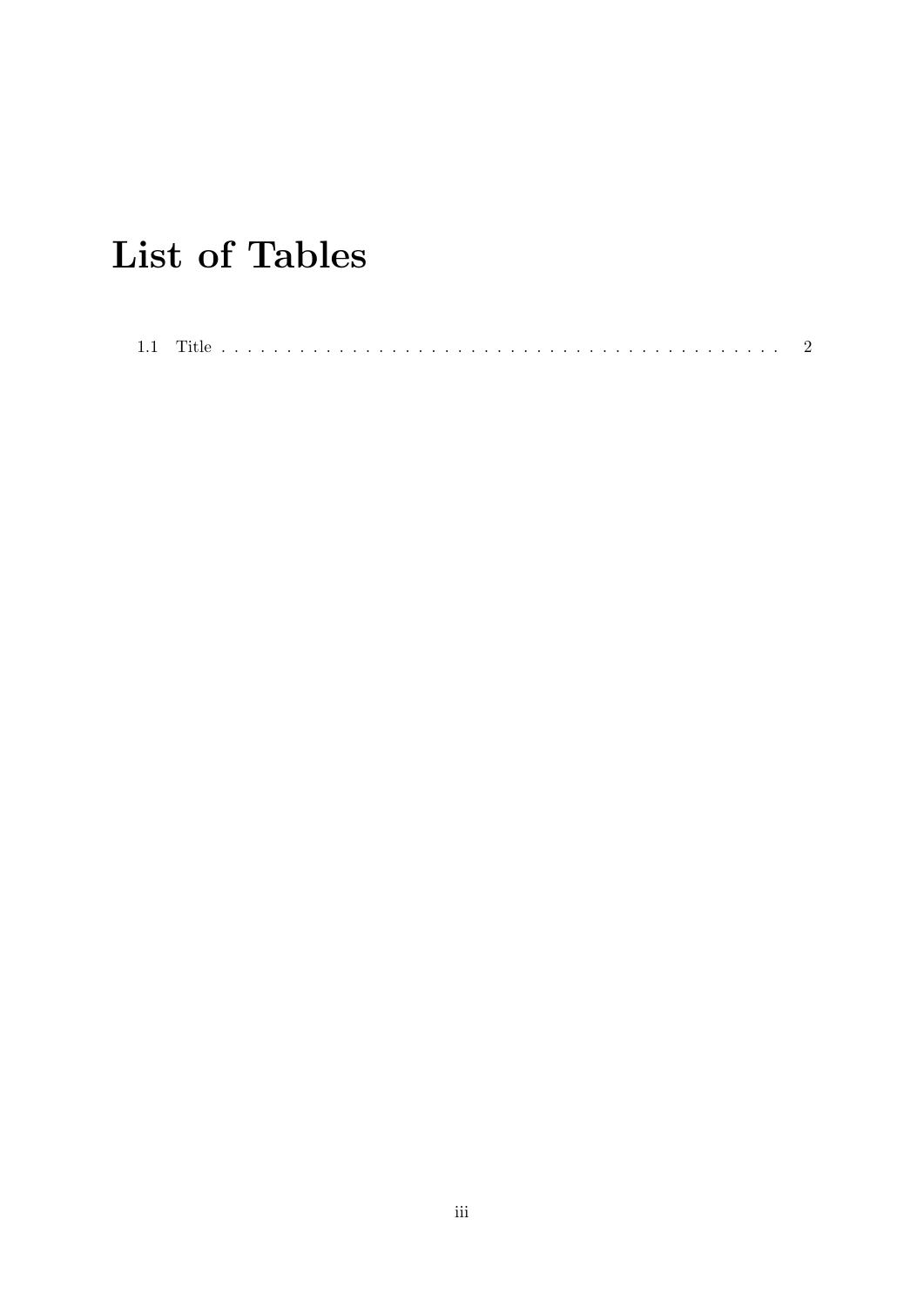# <span id="page-4-0"></span>Listings

|--|--|--|--|--|--|--|--|--|--|--|--|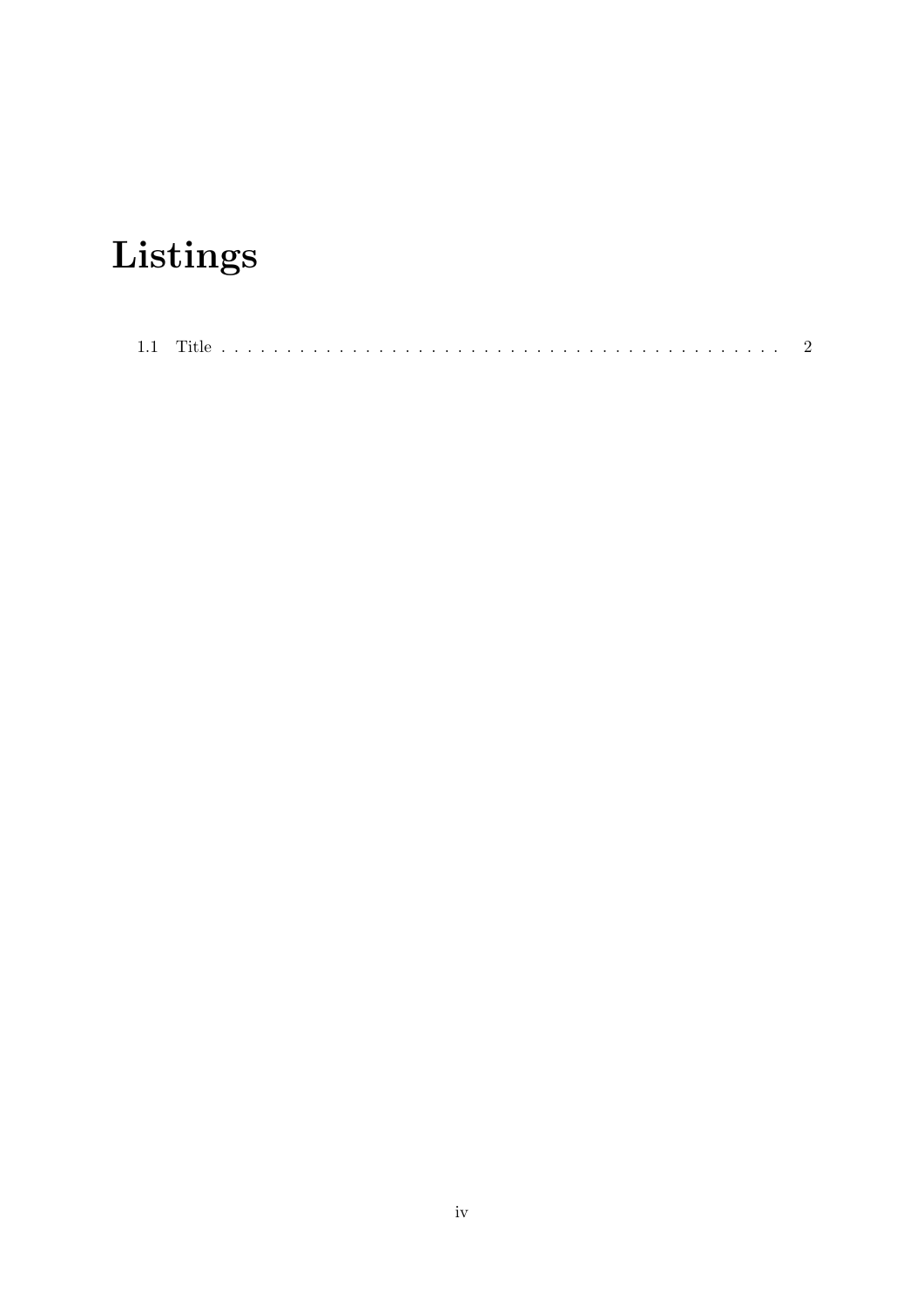## <span id="page-5-0"></span>Abstract

Add Abstract here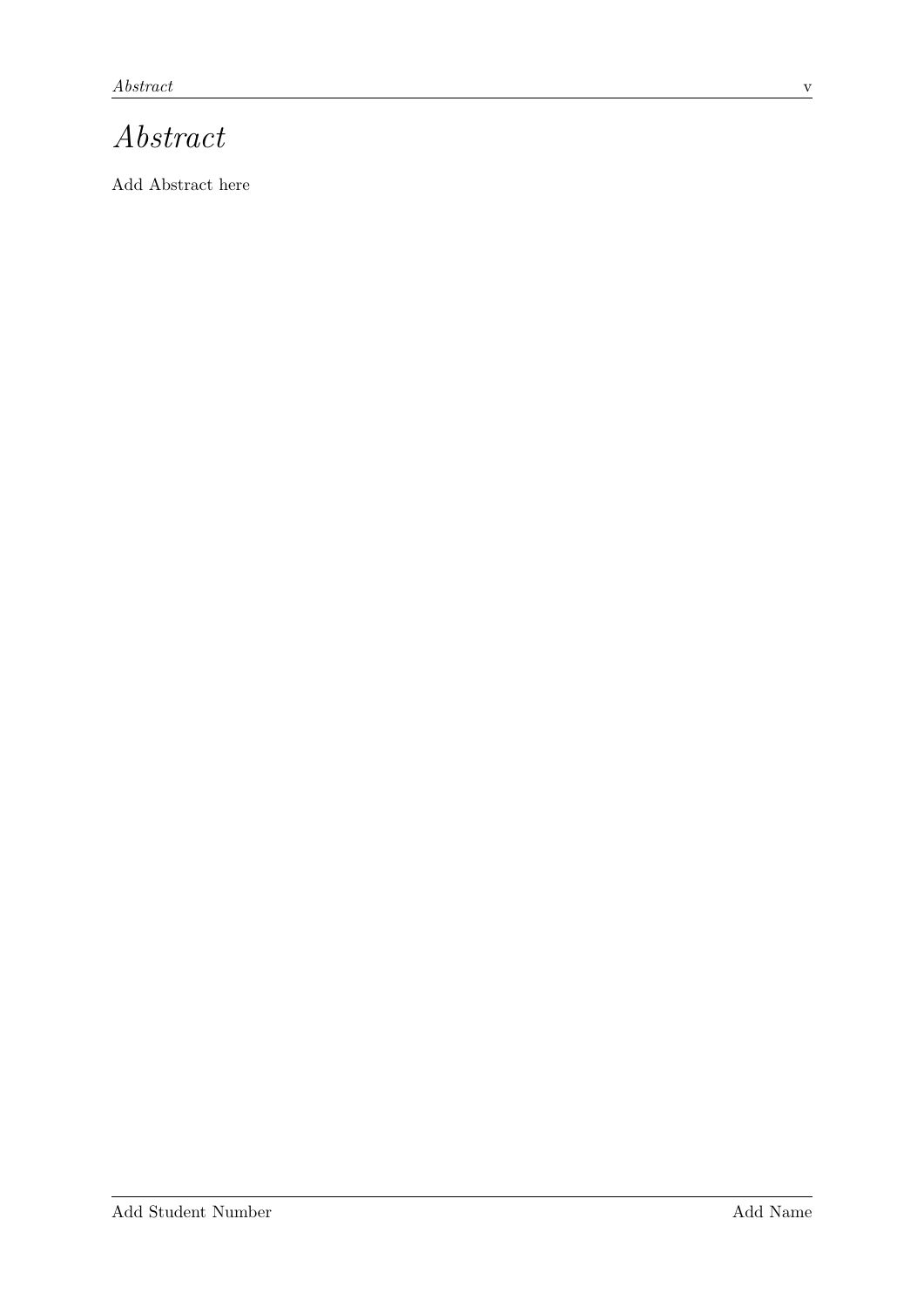## <span id="page-6-0"></span>Abbreviations

| HЕ           | <b>Higher Education</b>            |
|--------------|------------------------------------|
| HEI          | Higher Education Institution       |
| FE           | Further Education                  |
| <b>HESA</b>  | Higher Education Statistics Agency |
| IMD          | Index of Multiple Deprivation      |
| <b>POLAR</b> | Participation of Local Areas       |
| SEC          | Socio Economic Status              |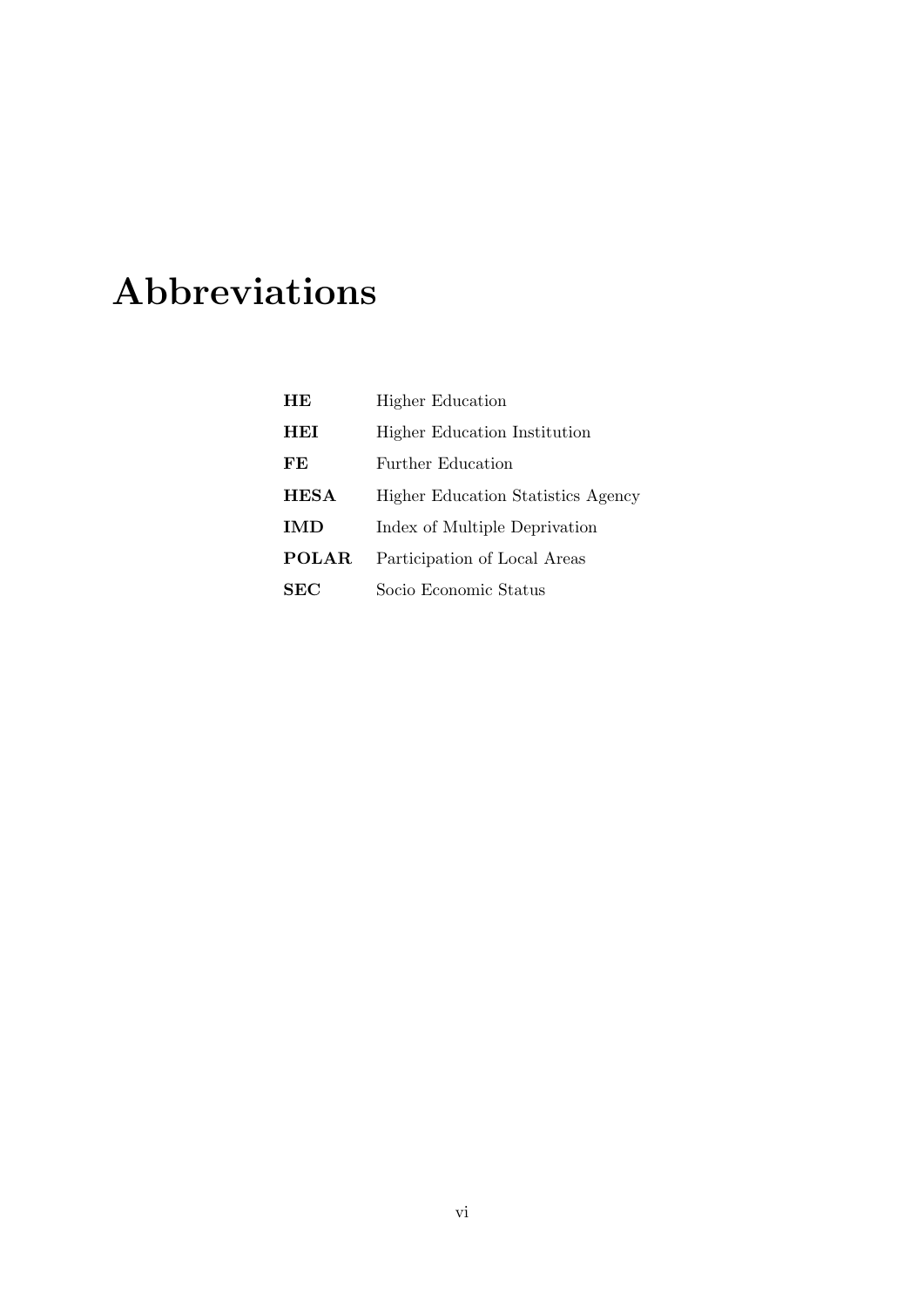### <span id="page-7-0"></span>Chapter 1

## Chapter Title

#### <span id="page-7-1"></span>1.1 Section Title

Add text here... Add citation [\(Elgendy and Elragal,](#page-10-1) [2010\)](#page-10-1)

Lorem ipsum dolor sit amet, eos ei platonem constituam, explicari salutatus nam ut. No mei vero natum, no harum volumus conceptam mei. Ut nec nostro appellantur, in quodsi abhorreant qui, et eripuit mediocritatem per. Dicam corpora ponderum eam cu. Quot mutat eum ei, hinc accusamus iracundia duo an.

Nam ea bonorum minimum sadipscing, sit ad nobis iudico, numquam aliquam voluptua ad usu. Ex errem vitae aliquando sit. Amet iuvaret euismod nam in, fabulas detracto id mei. Ei sea munere putent neglegentur, ex eam quot tation partem. Ei prompta voluptaria his, te probo debet nec. Has mollis cetero at, te qui mollis consectetuer.

Est ad erat accusamus deseruisse. Nec te noluisse laboramus, commune suscipit probatus est ex. Et adhuc aperiam probatus sea, impetus prodesset ea nam, ad erat aliquid ius. Eos id veri nullam concludaturque. Id nec augue democritum.

• bullet points

#### <span id="page-7-2"></span>1.1.1 Subsection Title

Add text here...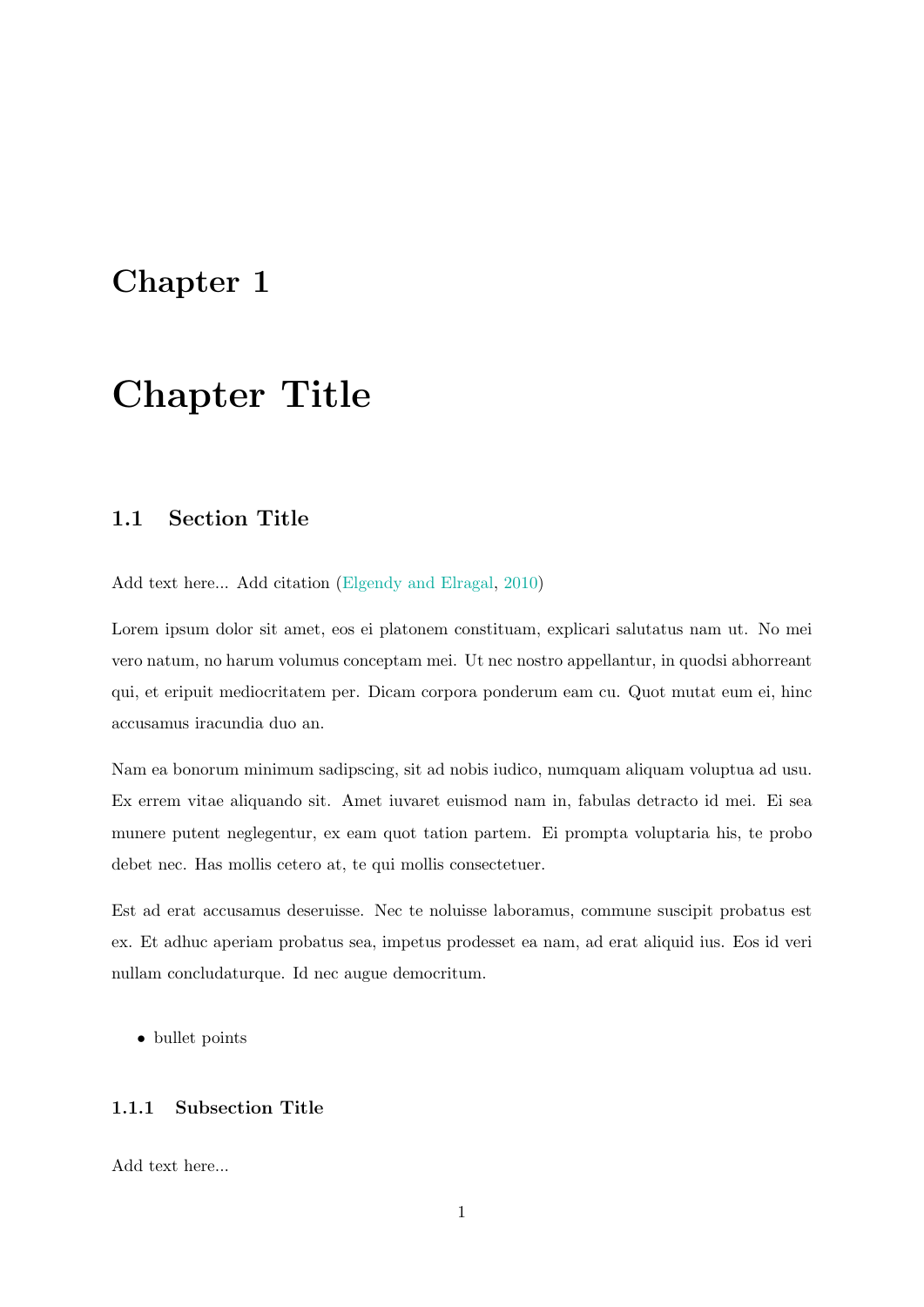<span id="page-8-1"></span>

| Region                 | HEI            |
|------------------------|----------------|
| Distance Learning      | 1              |
| East Midlands          | 9              |
| East of England        | 10             |
| London                 | 38             |
| North East             | 5              |
| North West             | 15             |
| Northern Ireland       | $\mathfrak{D}$ |
| Scotland               | 18             |
| South-East             | 19             |
| South-West             | 11             |
| Wales                  | 10             |
| West Midlands          | 11             |
| Yorkshire & Humberside | 11             |

Table 1.1: Title

LISTING 1.1: Title

<span id="page-8-2"></span> Add R code here 2 library ("readxl") 4 library ("Hmisc") library ("dplyr") library ("psych") library (" pastecs ") library ("dplyr") library ("sqldf")

Figure 1.1: Figure

<span id="page-8-0"></span>

Add Student Number Add Name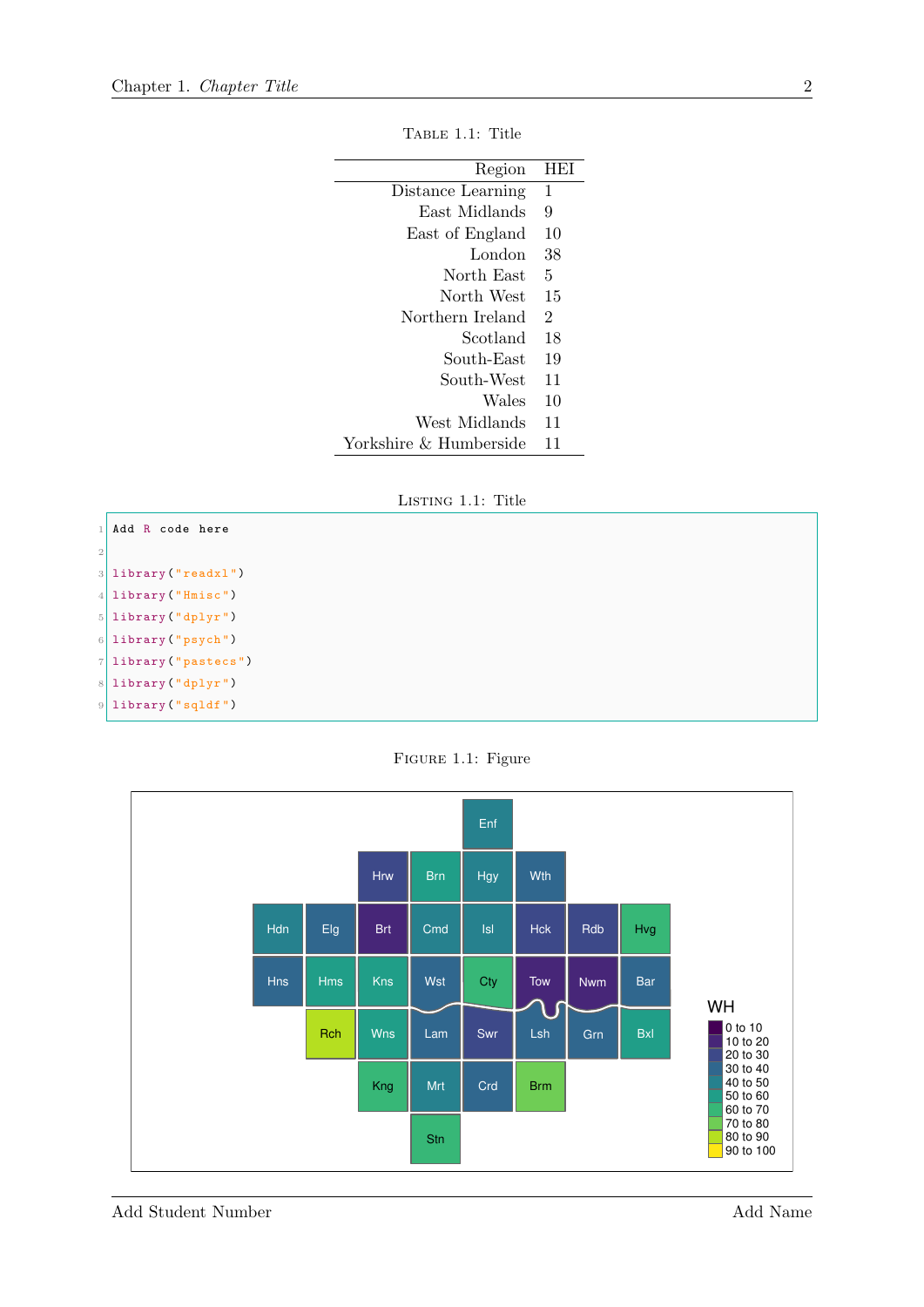<span id="page-9-0"></span>Appendix A

Appendix Title